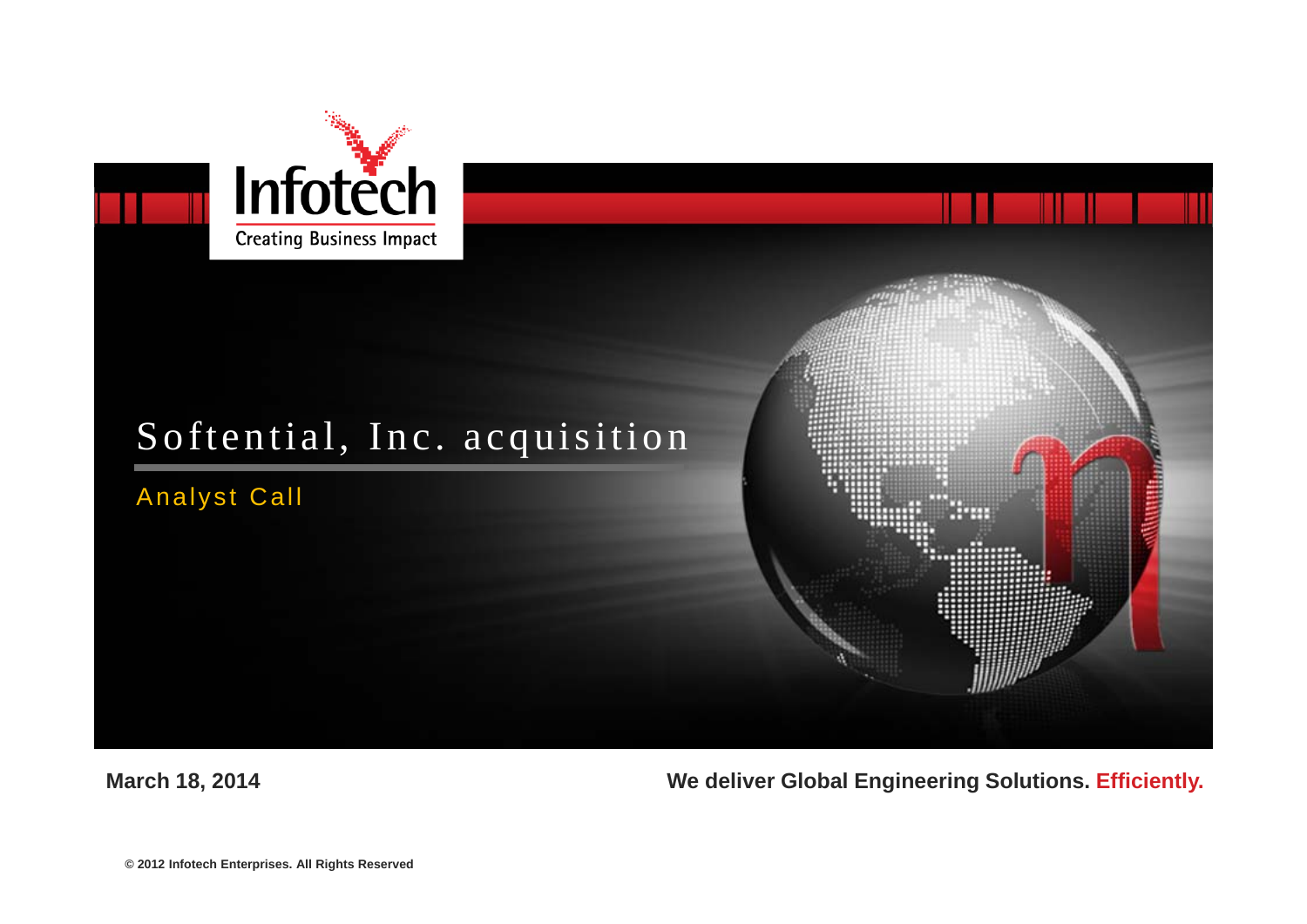## **Quick Facts**



| <b>Founder(s)/</b><br><b>Incorporation</b> | Srinivas Tipirneni<br>2000, Privately Held                                                |
|--------------------------------------------|-------------------------------------------------------------------------------------------|
| <b>Headquarters</b>                        | Herndon, VA                                                                               |
| <b>People</b>                              | $~140$ FTEs                                                                               |
| <b>Core Competence</b>                     | <b>Business/IT Service Management, Service Assurance</b>                                  |
| <b>Industry Focus</b>                      | Telecom, Enterprise, Public Sector                                                        |
| <b>Financials</b><br>$(FY = Jan - Dec)$    | Revenues: \$17 Million<br>$EBITDA: >25\%$                                                 |
| <b>Client Concentration</b>                | Top 5 customers contribute 55% of revenues<br>Top 10 customers contribute 75% of revenues |

*Softential supports Communication Service Providers, Cable/Multi-System Operators and* Enterprise customers in the areas of Business Service Management and Service Assurance

Softential designs, implements and manages systems and applications that allow customers to reliably monitor and control the performance of their communication networks and *business services in real time through "single pane of glass" dashboards*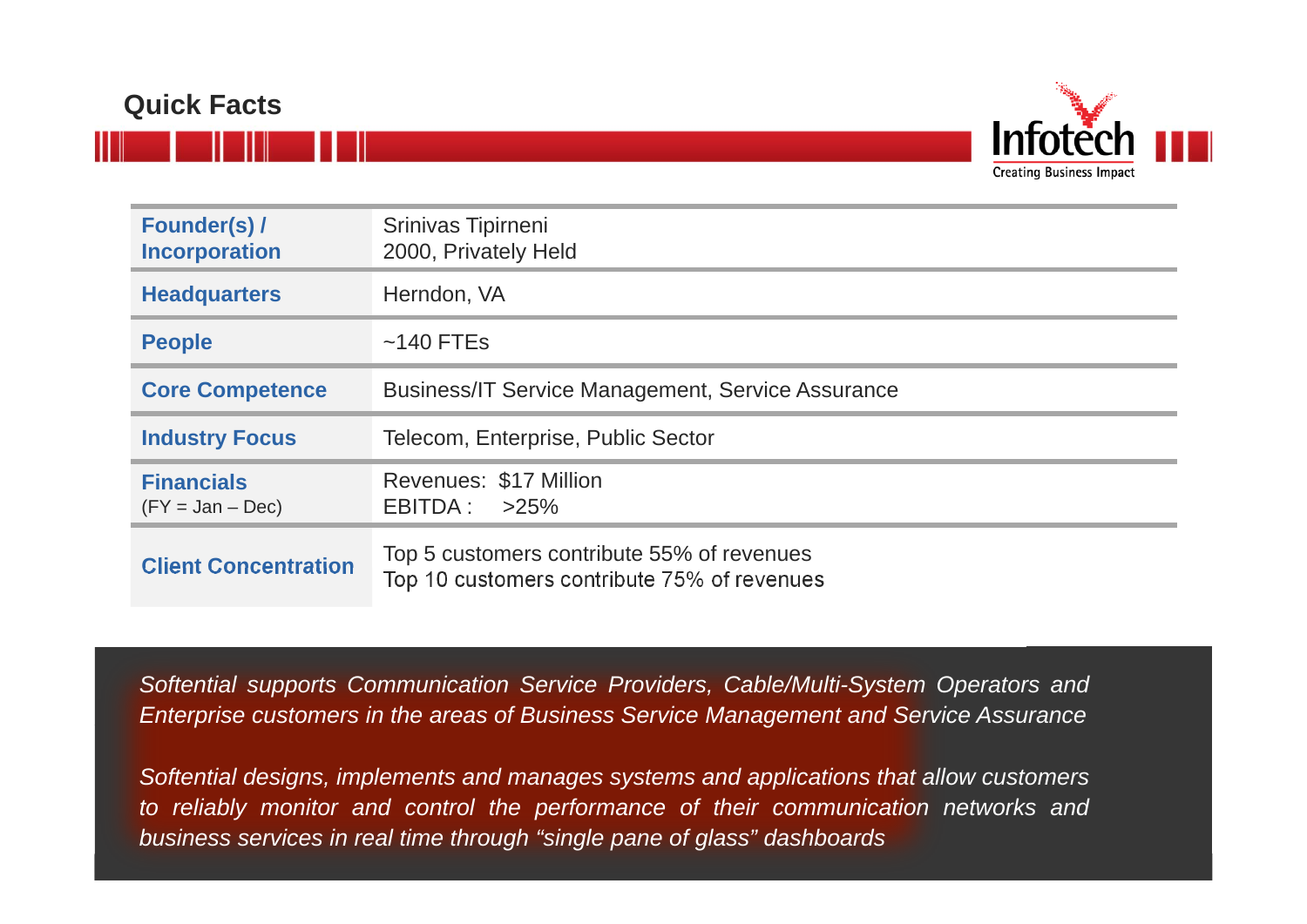## **Softential is an attractive fit to our Telecom strategy**



#### **Infrastructure**



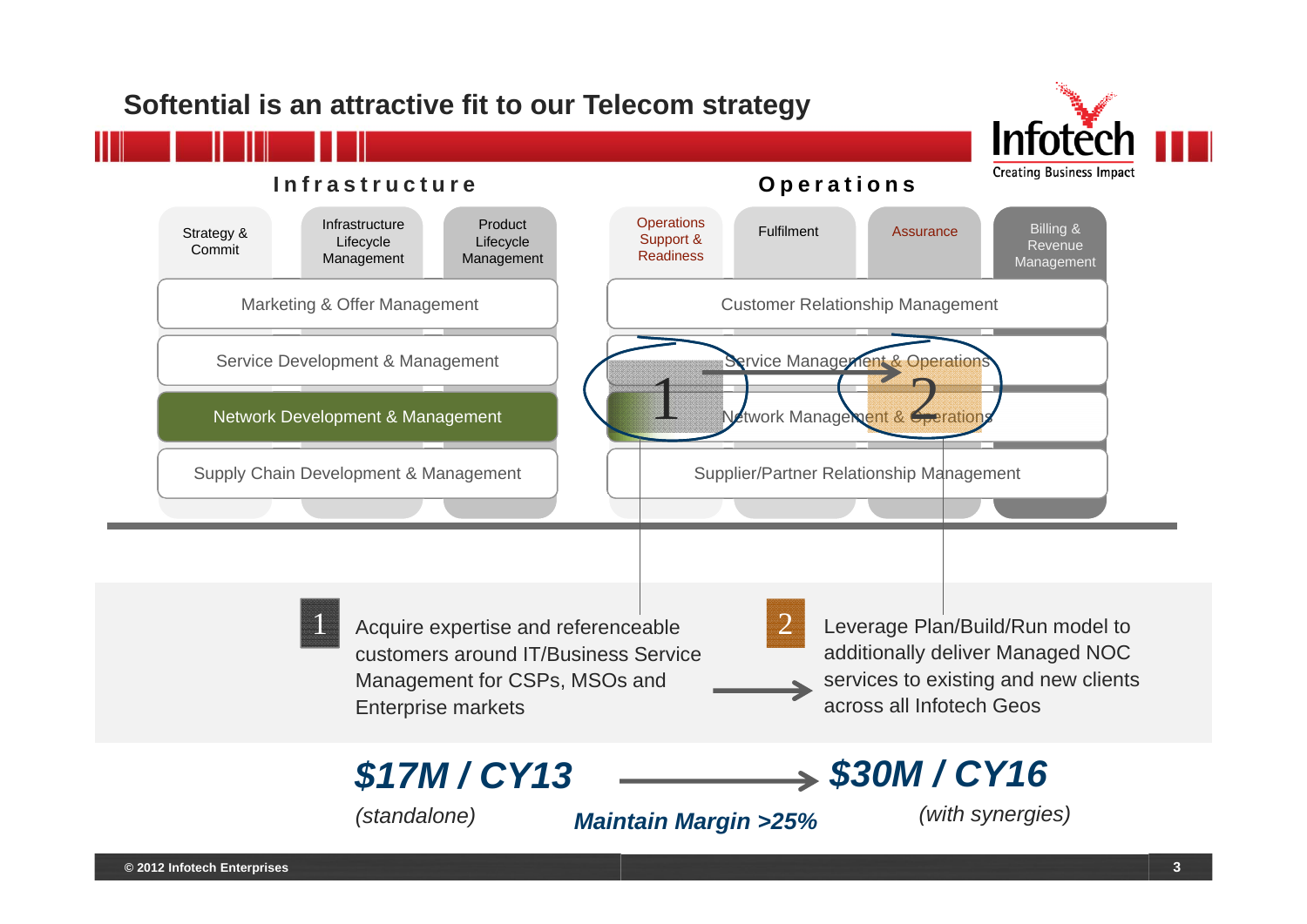## **What Softential Does**



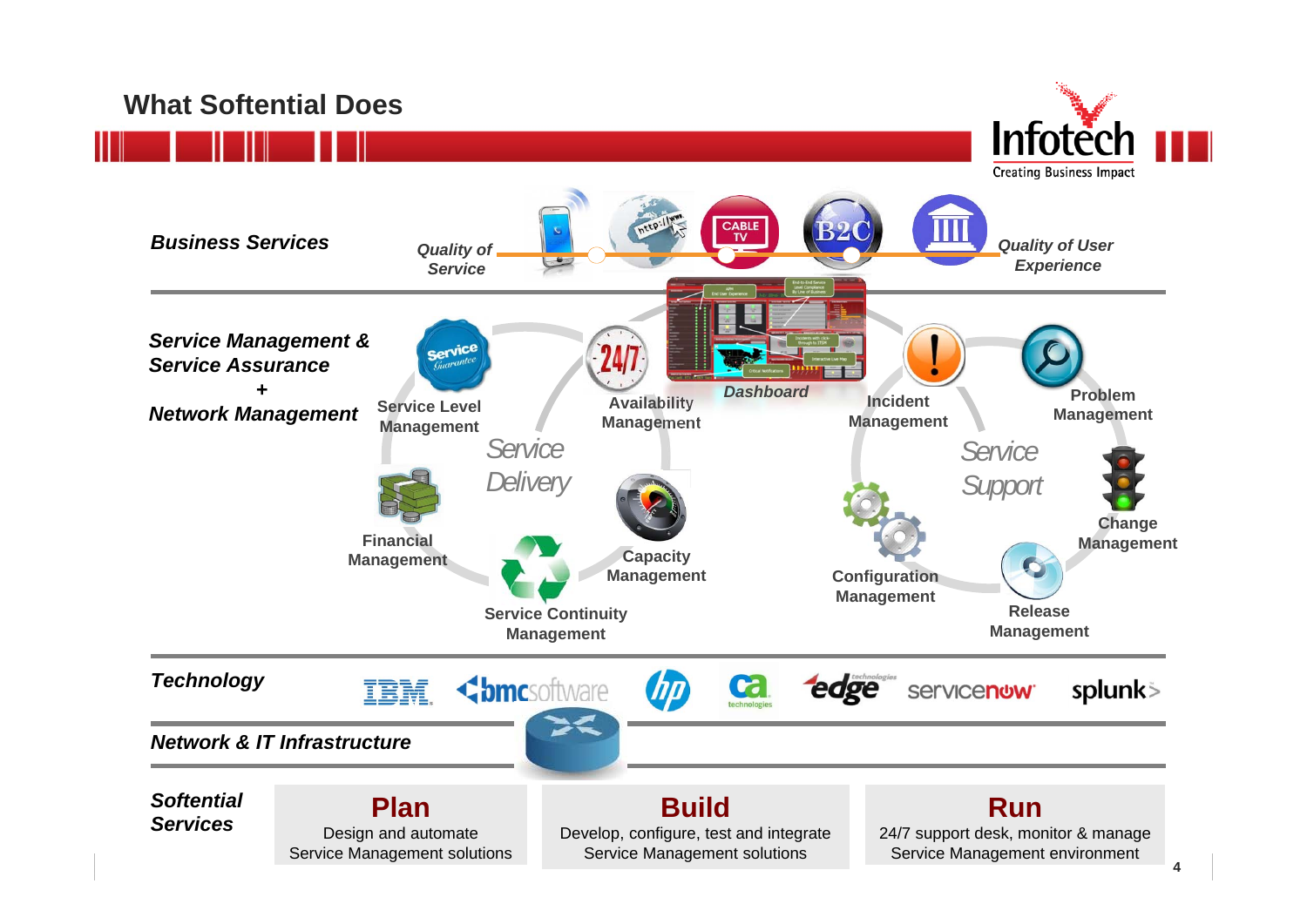

" We've used Application Management Services from several companies and what separates Softential is the quality of the team. The Softential AMS team outperformed all the others in managing and enhancing our solution environments. Exceptional technical skills, fast learners, and extremely responsive. Softential is the only AMS team that we've considered as a true extension of our in-house team."

*Director, Fortune 500 company*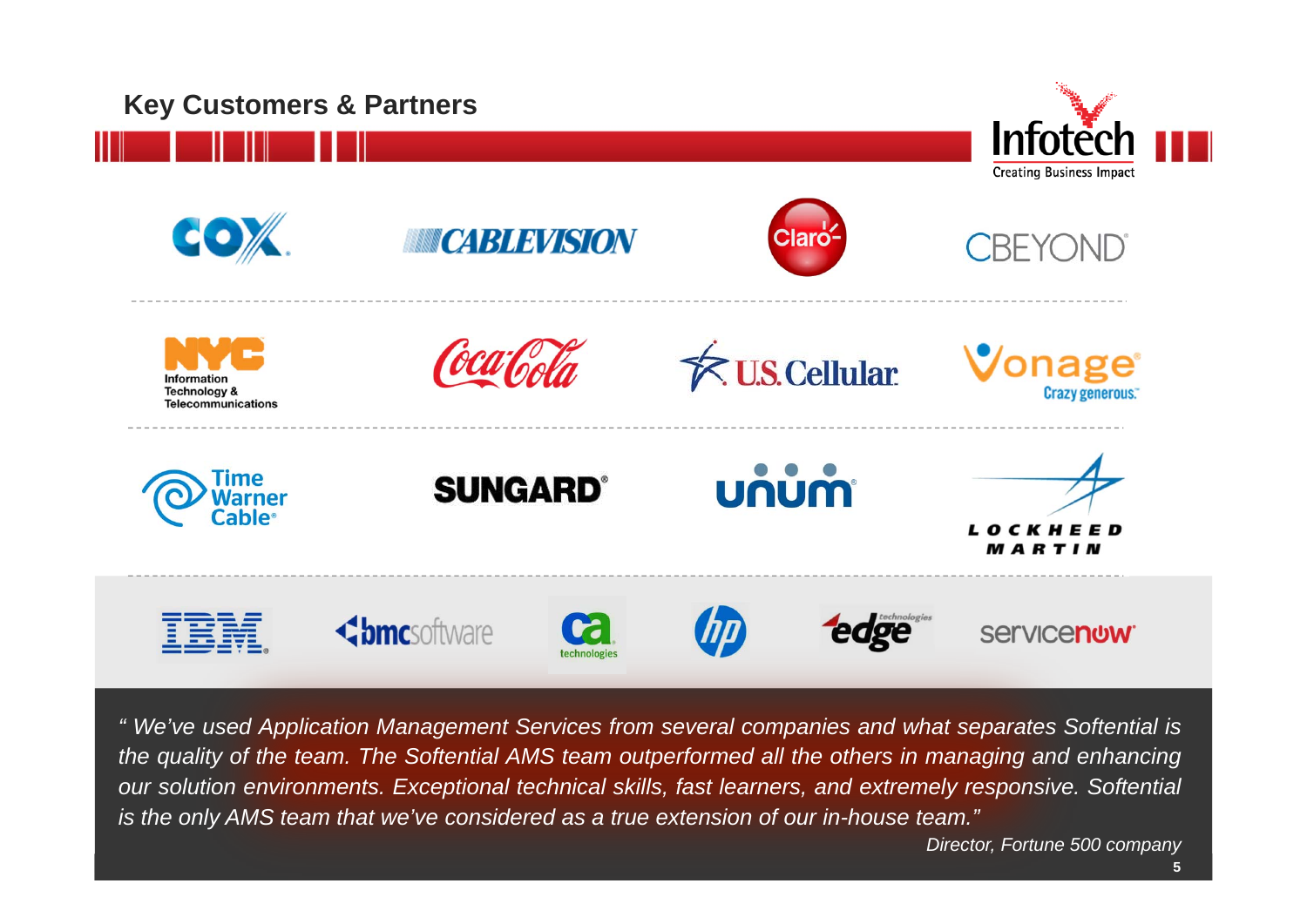## **Softential broadens our addressable market space**



#### **Infrastructure**

#### **Operations**

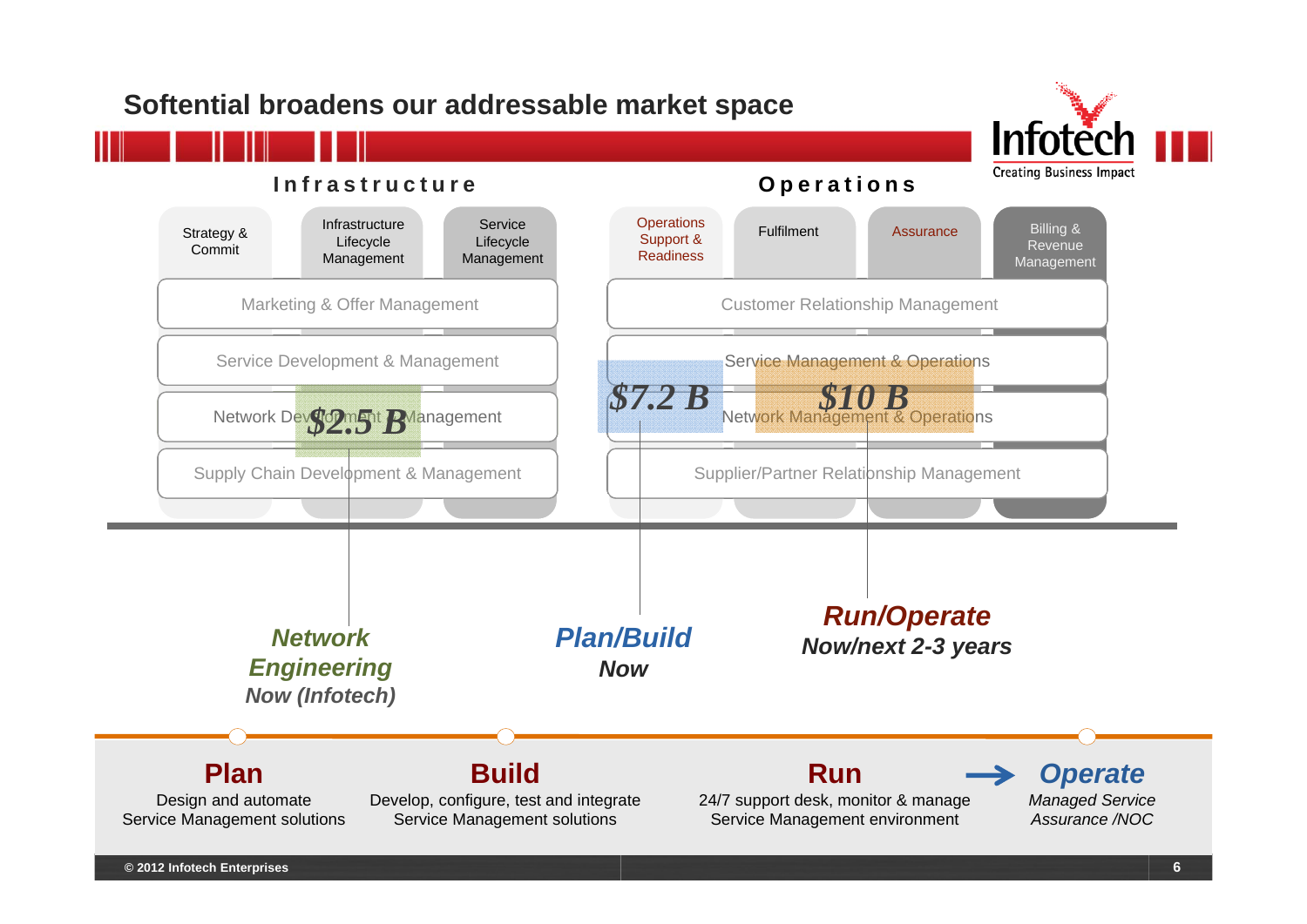## **We can leverage multiple synergies**



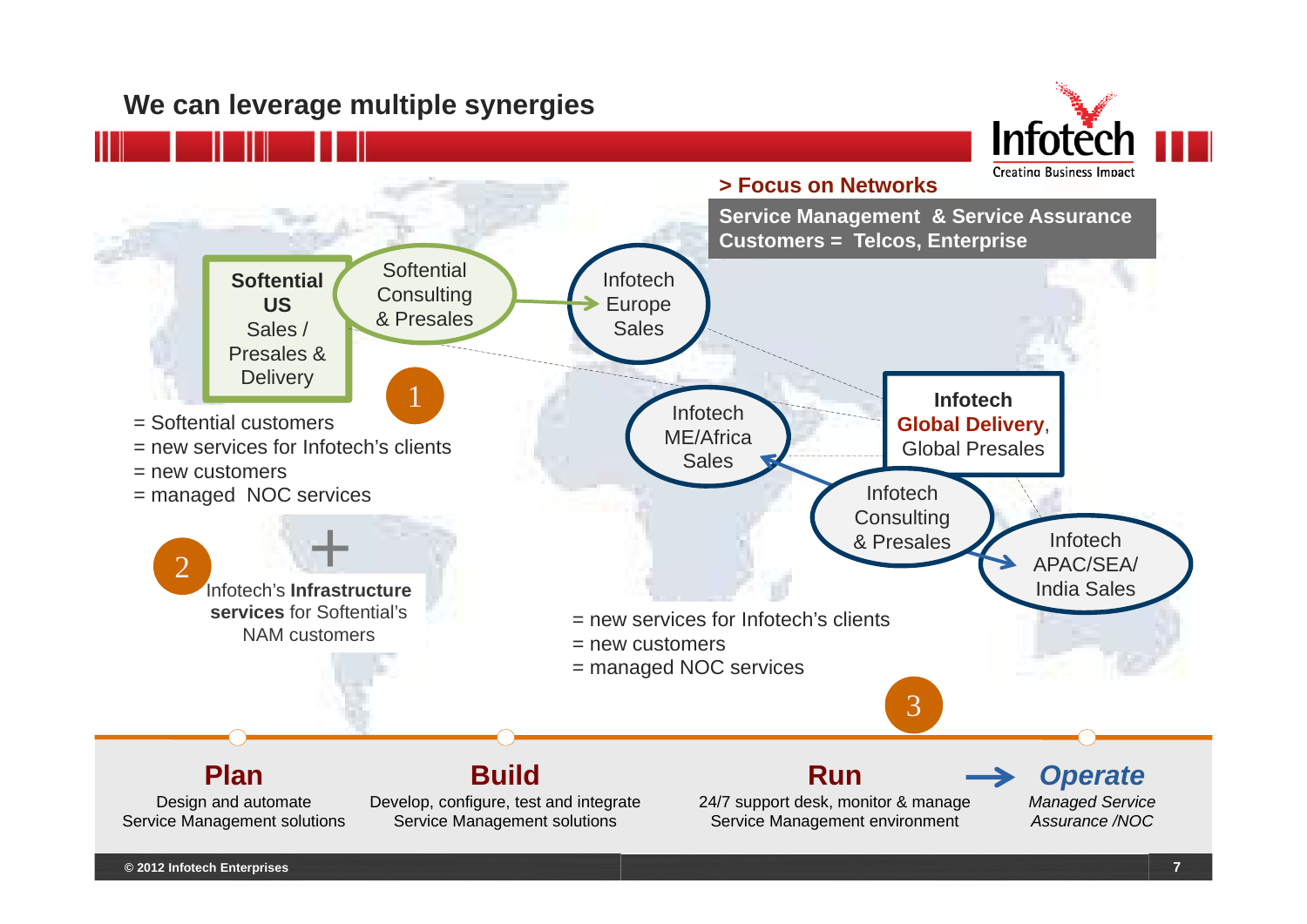### **Some aspects of the transaction**



#### **Implementing Best Practices**

- o**Enhanced scope of due diligence** from customer and operational perspectives
- o Identified and involved **Integration Team** very early in the transaction

#### **Payment Structure**

- o**Revenue Multiple of 1.1x** upfront plus performance based earn-out in first year
- o Capital structure: **1:1 debt vs equity**

#### **Financial Benefits**

- o Acquisition is **EPS accretive**
- o **ROE and ROCE improve by >0.5% basis points** on a consolidated basis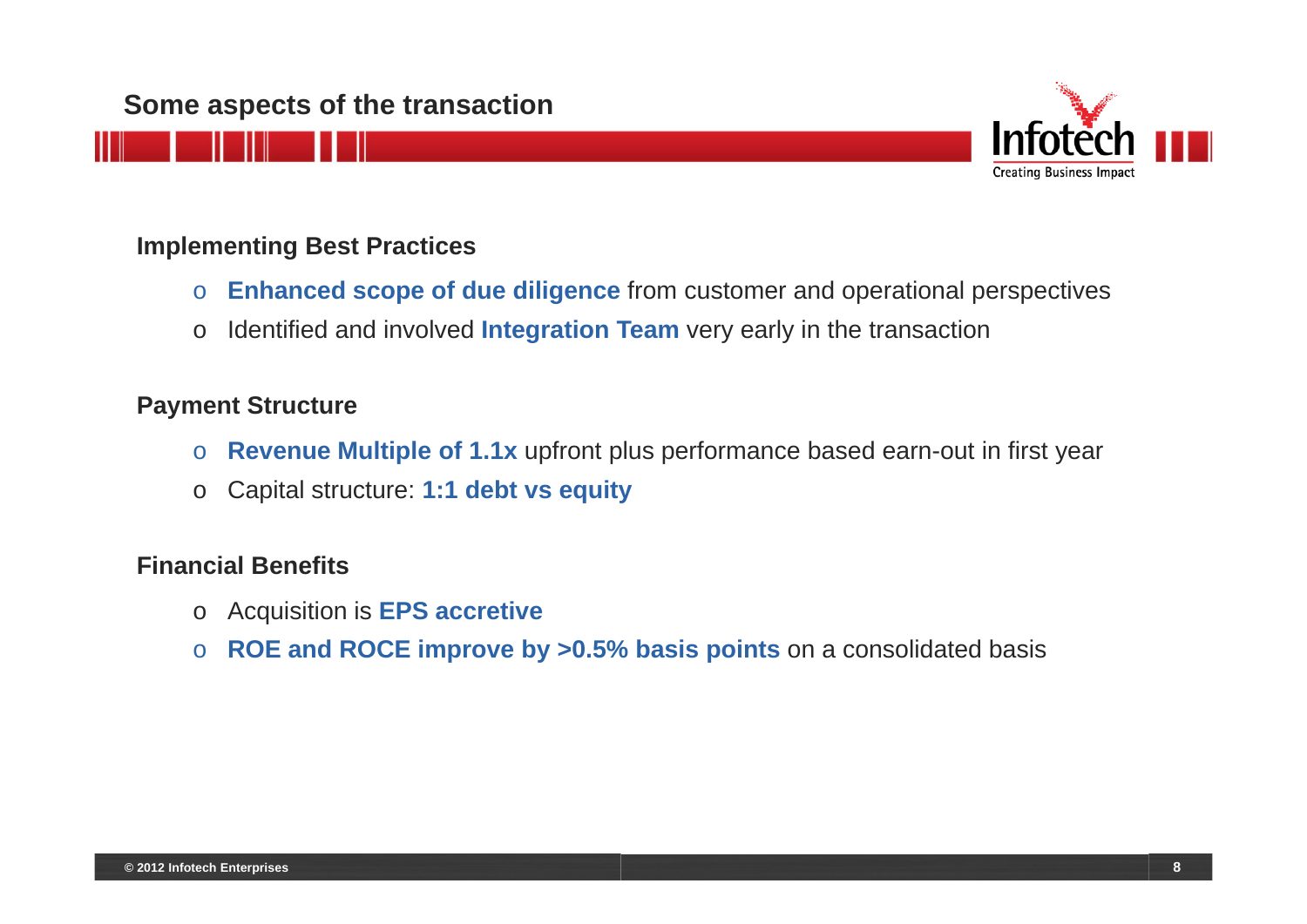

- • Softential's domain expertise and referenceable track record gives us **strong play in the Service Management/Service Assurance** space across **multiple industry verticals**
- $\bullet$  Softential's consulting skills and global delivery model will support **geography expansion**  (all revenues currently from US), **new service propositions and new client** acquisition including cross-selling into Infotech's key accounts
- • Opportunity to **expand into NOC/SOC Managed Services** to support long-term, annuity business
- • By leveraging synergies, Infotech is **targeting significant growth from Telecom Operate/Service Assurance business over next 3 years**
- • Softential acquisition will be **earnings accretive** and have **positive impact on other financial parameters**

# **C Softential SmartBoard ITSM Dashboard**